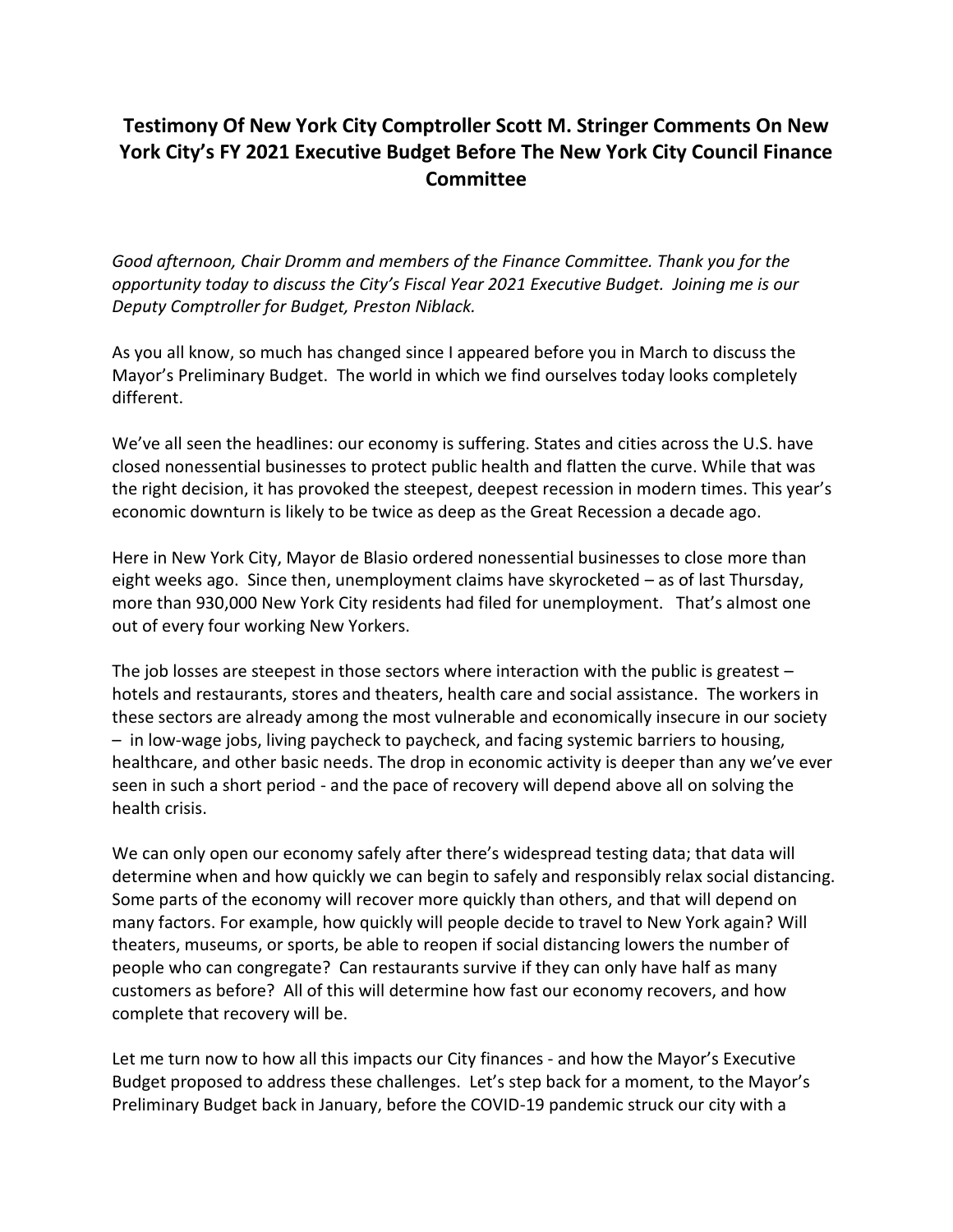vengeance. The budget for Fiscal Year 2021 that the Mayor presented then was \$95.3 billion dollars. The outlook for gaps in later years was around two-and-a-half billion dollars. But between the January Preliminary Budget and the April Executive Budget, the shutdown of our City's economy resulted in budget gaps totaling \$8.7 billion combined over the rest of this year and FY 21.

The loss of \$7.4 billion in tax revenues was the main factor - but the shutdown also means lost revenues from building permits, parking tickets, and other fees and fines. And the State balanced its own budget by cutting or shifting nearly \$800 million onto the City's books.

The Mayor relied on three main strategies to address the gap for 2020 and 2021. First, we received roughly \$2 billion in federal stimulus aid. Second, the Mayor ordered a savings, or "PEG", program of \$2.7 billion. Third, the Mayor drew down reserves for nearly half the total  $$ over \$4 billion dollars.

Let's start with federal aid. The enhanced federal share of Medicaid spending will cover about \$500 million this year and \$444 million next year. The Coronavirus Relief Fund for state and local governments is providing \$800 million dollars to cover COVID-related spending needs. And FEMA will cover about \$250 million in uniformed overtime for COVID response. But obviously what we've received so far comes nowhere near to covering the huge loss in tax revenues we've suffered because of the shutdowns.

Now, let's look at the PEG program that the Mayor included in the Executive Budget. Unfortunately, much of the savings for FY 2021 are achieved by suspending or delaying programs for only one year because the Mayor assumed that a continued need for social distancing would prevent them from operating. That includes, among other things, programs that last year benefitted some 175,000 City youth, including the Summer Youth Employment Program and several after-school programs.

Let me be clear: Not only do these one-time cuts leave our City's youth high and dry this summer – they also don't translate into longer-term savings. In fact, recurring savings are only a small fraction of agency budgets -- because the Mayor simply didn't ask most agencies for recurring savings at all. Too much agency spending is simply on auto-pilot. But it's no longer possible to do business as usual.

Through our audits, we identify wasteful practices, uncollected revenues, and simple sloppiness that costs the City millions every year. And for the past three years, I've been highlighting spending that simply doesn't seem to achieve results through our Agency watch list, including billions spent on homelessness without reducing the number of homeless, hundreds of millions spent on bloated overhead and unnecessary contracts at the Department of Education, and millions spent on mental health programs without demonstrating results.

In March, I urged the Mayor to task all agencies with identifying 4% of their budgets for recurring savings. If agencies had met that challenge and achieved that 4% target, that would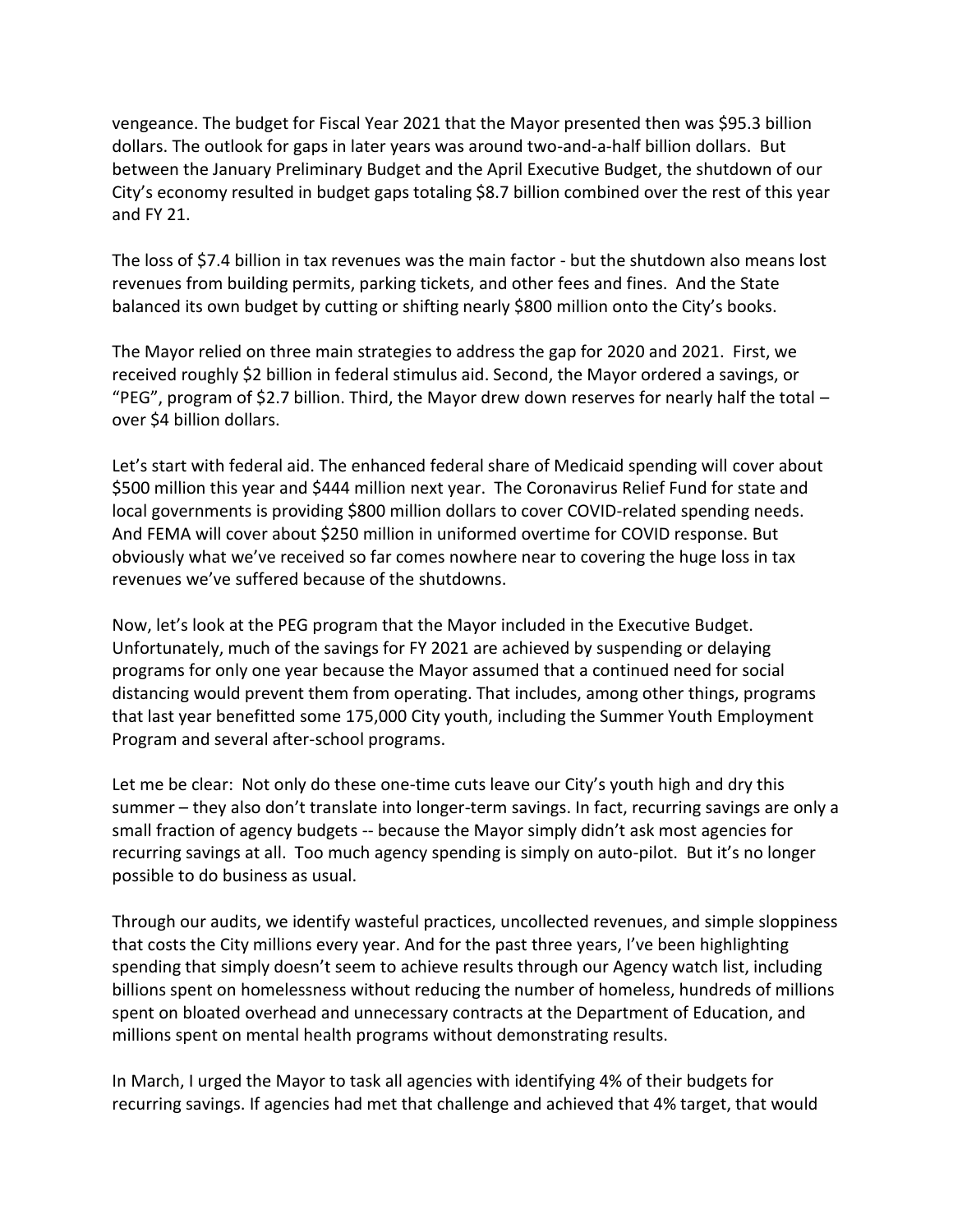be worth another nearly \$1 billion dollars a year. My office has instituted a 4% PEG, and I am calling on all City agencies and elected offices to do the same. We need to do this now to protect our social safety net and programs that serve the most vulnerable New Yorkers.

The City should have started saving a long time ago. Expertise and experience teach us that a responsible budget cushion equals at least 12 percent of spending. Despite ten straight years of economic expansion, the City is \$1.2 billion dollars below that mark; this is money that would have been enormously helpful during the City's current financial strain.

What concerns me the most is how deeply we've dug into our reserves – which, as I've noted for years, weren't nearly big enough to begin with. At the beginning of this fiscal year, we had \$6.1 billion in reserves. However, between this year and next, we're using up \$2.6 billion in surpluses from the Retiree Health Benefit Trust -- and leaving just \$100 million in the contingency reserves for next year. We are not leaving ourselves with much margin for error, and that's all the more reason why it's imperative to start saving more - now.

Where does this leave us? As I said in the beginning of my testimony, a great deal has changed since January. The Mayor's Executive Budget for Fiscal Year 21 is \$89.3 billion dollars - \$6 billion dollars less than the Preliminary budget, and the gaps in the outyears have nearly doubled compared to the preliminary budget. With reserves this low, and a PEG program that relies heavily on one-time actions – we should be extremely concerned about how we'll be able to address those outyear deficits.

If the situation wasn't troubling enough, the State's budget update has made it crystal clear. The State's Enacted Budget was based on pre-COVID revenue estimates and hoped-for federal aid. The budget update burst that bubble – revealing a \$13.3 billion dollar budget gap in the State's current fiscal year.To close that gap, the State is proposing to cut \$8.2 billion in local aid. Assuming New York City's share of the cuts is proportionate to its share of State aid, we're looking at an additional \$3 billion dollar cut that will fall most heavily on our students, because two thirds of local aid is for education.

To be clear, nothing I've said here today accounts for these potential cuts because we simply don't know what and how much they will be, but we do know that they would be devastating. The solution to the State's budget problems cannot just be cuts to our schools. We must look at all options – including revenues – to avoid an outcome that would harm an entire generation of children.

At the outset of this crisis, Trump and the federal government utterly abdicated their responsibility to prepare and protect this country. We're now racing against time and paying a heavy price for their negligence. There is no silver bullet to economic recovery – but federal relief money is the closest we can get – and we need that money now.

State and local governments across the country are spending tens of billions of dollars fighting this pandemic. Most of them acted to protect their citizens by shutting down nonessential